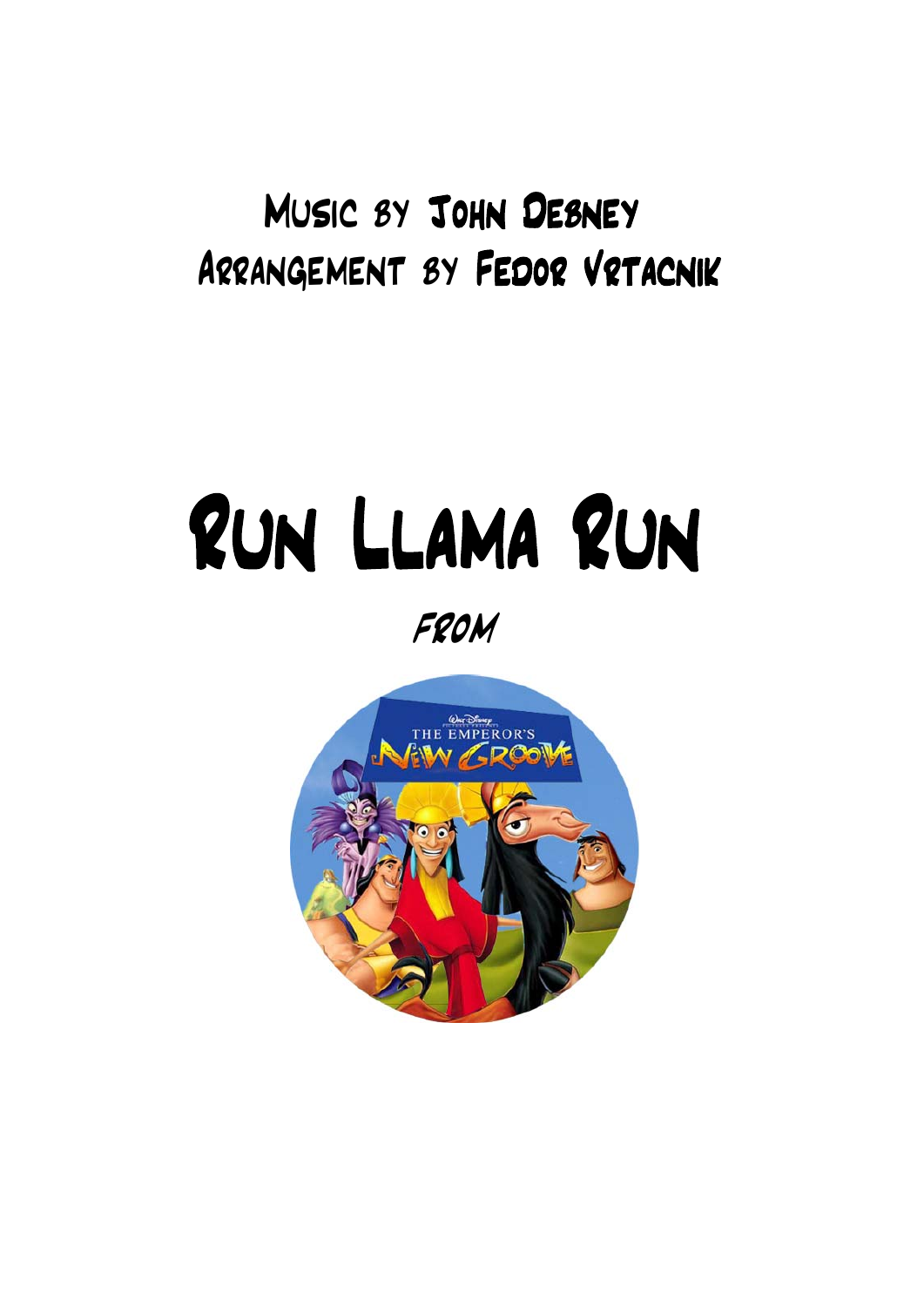## Run Llama Run from

"The Emperor's New Groove"



Copyright © Fedormusic 2014